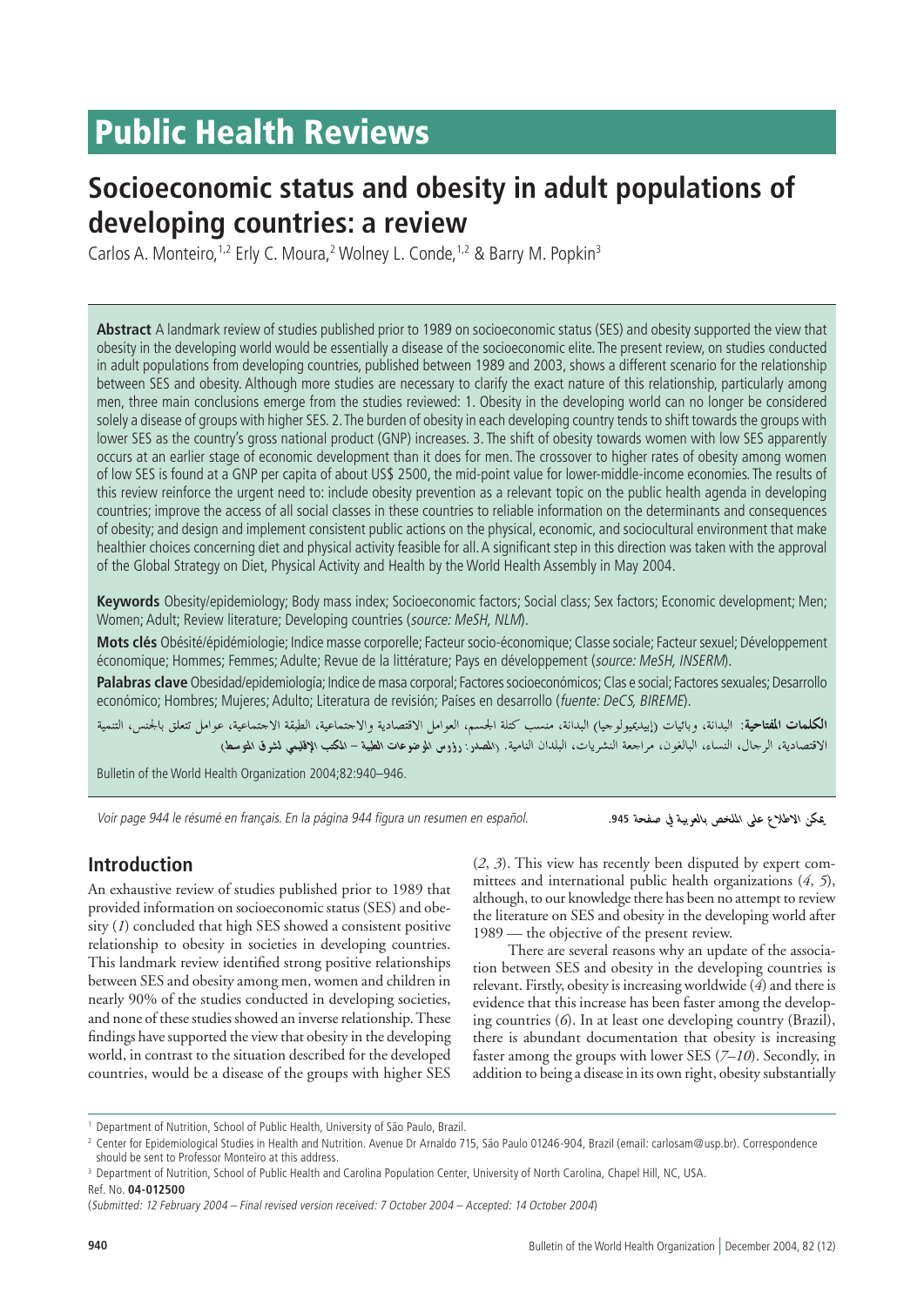increases the risk of several fatal and non-fatal, but highly debilitating, noncommunicable diseases, particularly cardiovascular diseases, non-insulin dependent diabetes mellitus, endocrine and metabolic disturbances, sleep apnoea, osteoarthritis, certain types of cancer and several psychological problems (*4*). According to WHO, obesity ranks fifth and seventeenth in the list of the leading risk factors underlying the total burden of disease of the low-mortality and the high-mortality developing countries, respectively (*11*). In most parts of Latin America, obesity is already the second most important risk factor for mortality and disease (*11*). Thirdly, understanding social disparities in health status is presently an important topic on the international health agenda and an essential element in establishing public health priorities (*12*, *13*).

### **Search strategy**

Our search strategy aimed to identify studies that presented estimates of obesity prevalence, stratified by some indicator of SES in adult male and female populations from developing countries. We did not consider studies on children and adolescents because of the difficulties in assessing obesity status in these groups. We adopted the income definition of developing countries used by The World Bank that includes all countries having an annual gross national product (GNP) per capita equivalent to US\$ 9075 or less; these countries include low-income countries (GNP per capita up to US\$ 735), lowermiddle-income countries (GNP per capita from US\$ 736 to 2935) and upper-middle-income countries (GNP per capita from US\$ 2936 to 9075) (*14*).

We restricted our search to articles and reports on SES and obesity published from January 1989 to June 2004; therefore, only articles published after the above-mentioned exhaustive review (*1*) were included in our review. We made our search using the MEDLINE database (via the PubMed web site), together with our own library of reports and articles on SES and obesity in developing countries. In the MEDLINE search, we applied SES, social class, education, occupation and income as *exposure search terms*, and obesity, overweight and body mass index (BMI) as *outcomes search terms*. We also included "survey" as an additional *obligatory term*, with the aim of restricting the search to population-based studies.

From this initial search, we identified over 700 articles. The titles and abstracts of these articles were then reviewed to screen for publications that potentially addressed obesity by SES in adult populations in developing countries. At this point, we excluded:

- studies in developed countries (most exclusions were in this category);
- studies conducted in developing countries that were restricted to users of health services, small towns or marginal social segments of the general population (e.g. college students or people living in slums); and
- studies restricted to child and adolescent populations.

After this screening, we identified 45 articles that potentially fitted our selection criteria. After a subsequent screening of the full texts of these 45 articles, we confirmed that 11 fulfilled our selection criteria. At this stage of the search, we mainly excluded articles that did not report obesity stratified by SES, those that reported only average BMI by SES, or those that presented figures for the prevalence of obesity for the two sexes combined. The authors' own libraries on SES and obesity in developing countries provided four additional publications (reports and articles not indexed in MEDLINE) that also fulfilled the selection criteria. This resulted in 15 publications that fitted the inclusion criteria for the review study. Thirteen of the publications described results from single-country studies on both men and women and two publications described results from multi-country studies on women of reproductive age. The review of the relationship between SES and obesity found by these studies is presented first for the single-country studies on men and women, and then for the multi-country studies (restricted to women of reproductive age).

# **Results**

### **Single-country studies on men and women**

Table 1 summarizes the characteristics and results of 14 studies conducted between 1982 and 2002 on SES and obesity in male and female populations of developing countries (two of the studies were described in the same publication). Seven studies reported on nationwide surveys, whereas the others described findings from surveys that covered major regions or cities in the countries being studied. The countries surveyed included several transitional middle-income countries, but most were of lower-middle-income economies; only two were conducted in low-income economies (the studies in China and India) and two in upper-middle-income economies (the study in the south-eastern region of Brazil and the 1997 study in Chile). The figures for GNP shown in Table 1 refer to the year of the survey and the sources for them were The World Bank, or the study publication in the case of the Brazilian regional studies. In the case of Cuba, classified in the category of lower-middle-income economy by The World Bank, we adopted the mid-point GNP for this category. The sample size in the studies ranged from 535 (men in Albania) to 19 750 (women in Cuba). All studies used BMI to assess obesity status and most employed the BMI cut-off point of 30 kg/m<sup>2</sup> for obesity. For China a cut-off point of 25 kg/m2 was used for men and women and for Chile a cutoff point of 27.3 kg/m<sup>2</sup> was used for women and 27.8 kg/m<sup>2</sup> was used for men (*22*, *23*). Weight and height were measured directly using standard techniques in all studies, except for the study in Lithuania, where weight and height were self-reported. Socioeconomic status was measured using levels of education in eight studies, levels of income in three studies, and composite indices in three studies.

The pattern of association between SES and obesity found in the 14 studies differed substantially according to gender. Among men, the studies pointed either to a statistically significant positive association (7 studies) or the absence of an association (7 studies). Among women, most studies (10 of 14) revealed a statistically significant inverse association, two studies pointed to lack of an association, and the other two studies showed a statistically significant positive association between SES and obesity.

With the aim of exploring the relationship between the SES–obesity association and the level of economic development of the populations studied we regressed the relative risks of obesity in the lower SES group (using the higher SES group as reference) on the estimated GNP per capita of the country/setting where and when the study was conducted. To take into account the fact that in four studies the surveys were restricted to urban settings (see Table 1) — where the level of economic development tends to be higher than for the country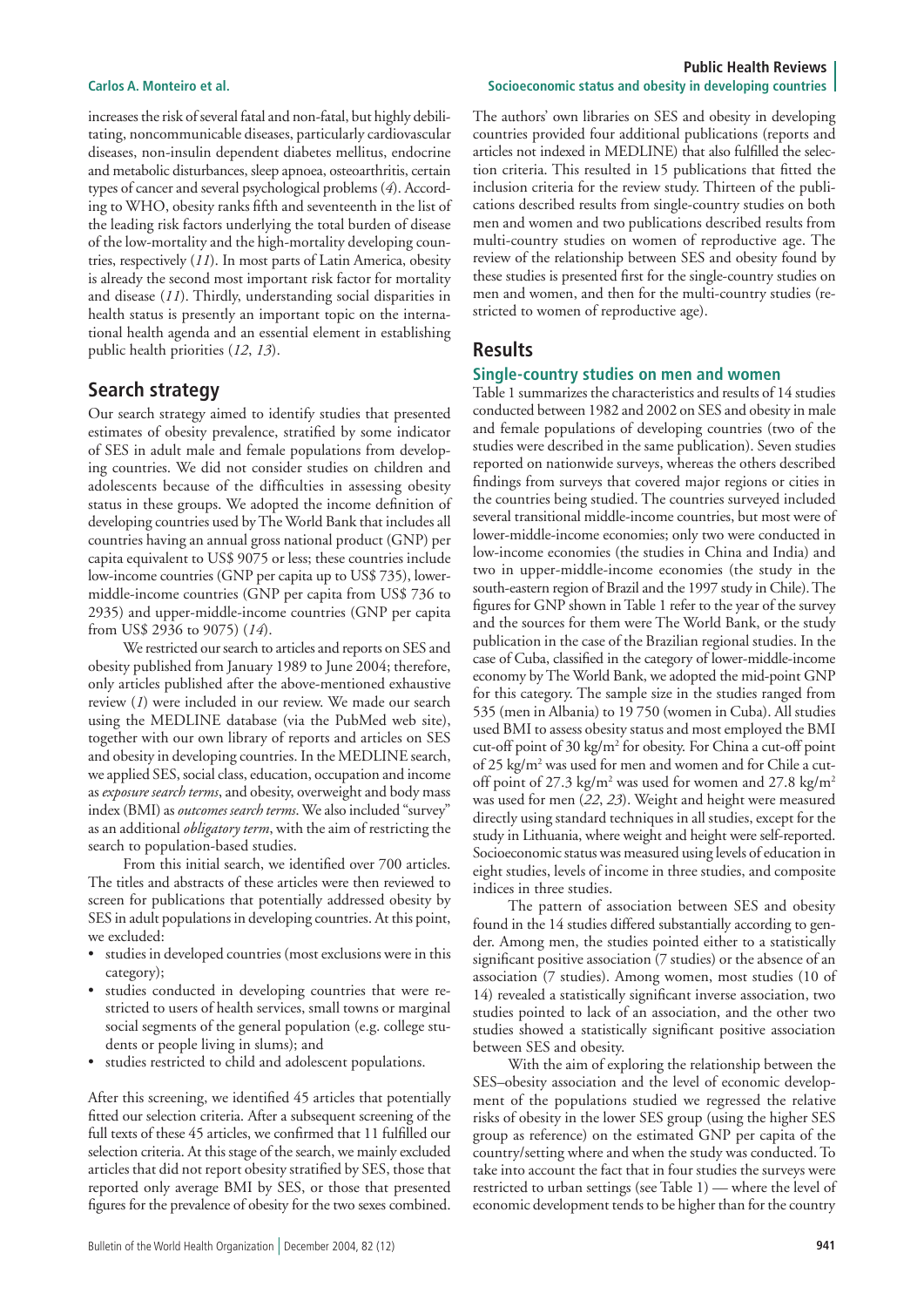Table 1. **Patterns of association between socioeconomic status and obesity in male and female populations from developing countries (1982–2002)**

| Country               | <b>Survey</b><br>year | GNP <sup>a</sup><br>per capita<br>(US\$) | <b>Study</b><br>setting     | <b>SES</b> b<br>indicator | Age<br>range<br>(years) | Sample<br>size |        | <b>Overall</b><br>obesity preva-<br>lence $(\%)^c$ |       | <b>Association</b><br>of SES with<br>obesity |          | <b>Source</b><br>(Ref.<br>no.) |
|-----------------------|-----------------------|------------------------------------------|-----------------------------|---------------------------|-------------------------|----------------|--------|----------------------------------------------------|-------|----------------------------------------------|----------|--------------------------------|
|                       |                       |                                          |                             |                           |                         | men            | women  | men                                                | women | men                                          | women    |                                |
| Cuba                  | 1982                  | 1833                                     | National                    | education                 | $20 - 59$               | 11912          | 19 750 | 5.1                                                | 12.2  | positive                                     | inverse  | 15                             |
| Chile                 | 1986-87               | 1570                                     | Santiago<br>city            | composite                 | $\geq 15$               | 475            | 728    | 13.3                                               | 22.9  | none                                         | inverse  | 16                             |
| <b>Brazil</b>         | 1989                  | 2600                                     | National                    | income                    | $\geq 18$               | 16 783         | 17 168 | 4.6                                                | 10.3  | positive                                     | positive | 17                             |
| India                 | 1989-90               | 390                                      | <b>Bombay</b><br>city       | income                    | $\geq 15$               | 791            | 791    | 4.8                                                | 7.8   | none                                         | none     | 18                             |
| Samoa                 | 1991                  | 1010                                     | <b>National</b>             | education                 | $25 - 74$               | 797            | 989    | 48.7                                               | 68.0  | positive                                     | positive | 19                             |
| Lithuania             | 1994-2002             | 2650                                     | National                    | education                 | $20 - 64$               | 4337           | 5440   | 16.2                                               | 16.0  | none                                         | inverse  | 20                             |
| <b>Brazil</b>         | 1996-97               | 1728                                     | North-<br>eastern<br>region | education                 | $\geqslant$ 20          | 1971           | 2588   | 4.4                                                | 12.6  | positive                                     | inverse  | 21                             |
| <b>Brazil</b>         | 1996-97               | 4913                                     | South-<br>eastern<br>region | education                 | $\geqslant$ 20          | 2289           | 2549   | 8.4                                                | 12.0  | none                                         | inverse  | 21                             |
| Chile                 | 1997                  | 4970                                     | Valparaiso<br>city          | composite                 | $24 - 64$               | 1020           | 2100   | 15.7                                               | 23.1  | none                                         | inverse  | 22                             |
| China                 | 1997                  | 710                                      | Eight<br>provinces          | education                 | $18 - 49$               | 2796           | 2936   | 15.3                                               | 17.1  | positive                                     | inverse  | 23                             |
| South<br>Africa       | 1998                  | 3330                                     | National                    | education                 | $\geq 15$               | 5671           | 8156   | 9.1                                                | 29.3  | positive                                     | inverse  | 24                             |
| Peru                  | 1998-2000             | 2090                                     | Six cities                  | composite                 | $\geq 18$               | 1163           | 1159   | 16.0                                               | 22.7  | none                                         | inverse  | 25                             |
| Russian<br>Federation | 2000                  | 1690                                     | National                    | income                    | $19 - 55$               | 4503           | 4503   | 10.3                                               | 21.7  | positive                                     | none     | 26                             |
| Albania               | 2001                  | 1340                                     | Tirana city                 | education                 | $\geqslant$ 25          | 535            | 585    | 22.8                                               | 35.6  | none                                         | inverse  | 27                             |

<sup>a</sup> GNP = gross national product.

b SES = socioeconomic status.

 $\cdot$  Body mass index  $\geqslant$  30 kg/m<sup>2</sup> except for the studies in China ( $\geqslant$  25 kg/m<sup>2</sup> for both men and women) and Santiago, Chile ( $\geqslant$  27.3 kg/m<sup>2</sup> for women and

 $\geqslant$  27.8 kg/m<sup>2</sup> for men).

as a whole — we arbitrarily increased the national figures for GNP per capita for these cases by 50%. The results from the regression analyses conducted separately for men and women are presented in Fig. 1. There is an indication that as GNP increases, individuals from the lower SES groups tend to lose their relative protection against obesity (males) or to accentuate their relatively higher exposure to the disease (females). We made a sensitivity analysis of the GNP conversion used when we had data only for urban areas and found that increasing GNP per capita by 30% or 70% for residents of urban settings rather than by 50% (as mentioned above) did not alter the effect of GNP on the association between SES and obesity.

## **Multi-country studies on women of reproductive age**

The first multi-country study on women of reproductive age (*28*) analysed data sets from 38 surveys conducted between 1987 and 1996 in national samples of non-pregnant women aged 15–49 years from 32 developing countries (six countries had conducted two surveys). Most data sets were obtained from the Demographic Health Surveys (DHS), in which women of childbearing age were interviewed and measured using standard survey instruments. Data sets covered five developing regions

(Central Eastern Europe, Latin America and the Caribbean, Middle-East and North Africa, South Asia and sub-Saharan Africa). Twenty-two studies were conducted on low-income economies, 15 on lower-middle-income economies, and only one looked at an upper-middle-income economy (Brazil in 1996). Sample size ranged from 773 to 10 747 women, with most studies involving 2000 to 5000 women. The overall prevalence of obesity (BMI  $\geq$  30 kg/m<sup>2</sup>) ranged from 0.1% (Nepal in 1996) to 23.5% (Egypt in 1995–96). This study used two categories of education as markers of SES: namely, none, or primary education; and secondary education, or higher.

After adjustment for age, the authors of this study identified a lower risk of obesity among the groups with low SES in 24 surveys, no statistically significant differences in 11 surveys, and a higher risk of obesity among the groups with low SES in three surveys. They also noted that the relative protection against obesity among women of low SES was attenuated with rising national incomes.

The second multi-country study on women of reproductive age (*29*) analysed data sets from 37 surveys conducted between 1992 and 2000 in national samples of non-pregnant women aged 20–49 years from 37 developing countries. This study considered only one data set per country (the most recent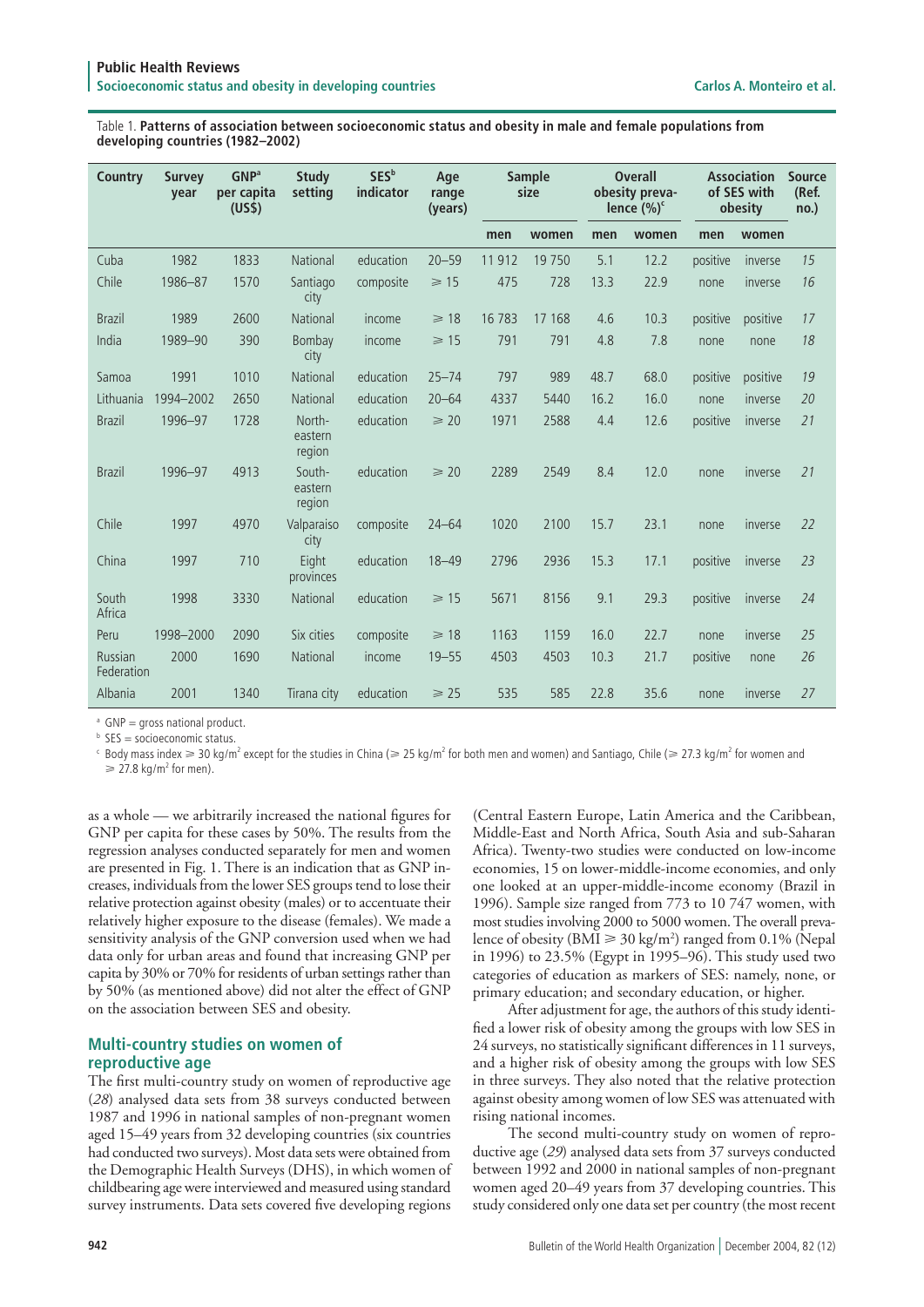survey available): 18 data sets came from surveys conducted from 1992 to 1996 that had already been included in the previous multi-country study (*28*) and 19 newer data sets came from surveys conducted between 1997 and 2000. The data sets used in this study covered seven developing regions (Central Eastern Europe, Latin America and the Caribbean, Middle-East and North Africa, South Asia, South-east Asia, East Asia and sub-Saharan Africa) with 22 surveys from low-income countries, 11 from lower-middle-income countries and four from uppermiddle-income countries. Sample size ranged from 1460 to 21 171 with most studies involving 2000 to 5000 women. The overall prevalence of obesity (BMI  $\geq 30 \text{ kg/m}^2$ ) ranged from 0.7 (Madagascar) to 34.2% (Jordan). This study employed a country-specific SES indicator represented by the quartiles of the women's years of schooling calculated from each survey.

After comparing the age-adjusted prevalence of obesity in extreme SES groups (the 25% least-educated and the 25% most-educated women in each country), the authors of this second multi-country study found a lower risk of obesity among the lower SES groups in 26 countries, no statistically significant differences in three countries and a higher risk of obesity among the lower SES groups in eight countries. Obesity was significantly more common among women of higher SES in all low-income economies and more common among women of lower SES in all upper-middle-income economies. In the lower-middle-income economies, the picture was mixed: in seven countries, obesity was more common in the members of the higher SES groups; in three countries there were no statistically significant differences; and in two countries obesity was more common in members of the lower SES groups.

Fig. 2 summarizes the association found by this study between quartiles of education and obesity across low-income, lower-middle-income and upper-middle-income economies. The analysis of these associations indicated that the country's level of economic development was indeed a statistically significant modifier of the effect of SES on obesity. Furthermore, a logistic model, which included women's SES, the country's GNP per capita, and an interaction term between SES and GNP as explanatory variables, indicated that the probability of obesity in the members of the group with lower SES exceeded the same probability in the group with higher SES at a GNP value of approximately US\$ 2500 per capita.

# **Discussion**

The review of findings from studies on SES and obesity in adult populations of developing countries published from 1989 to 2003 shows a different scenario from that previously presented (*1*). Although more studies are necessary to clarify the exact relationship between SES and obesity, particularly among men, three main conclusions may be drawn from the studies reviewed here.

- Obesity in the developing world can no longer be considered solely a disease of groups of higher SES.
- The burden of obesity in a particular developing country tends to shift towards the groups of lower SES as that country's GNP increases.
- The shift of obesity towards the poor apparently occurs at earlier stages of the economic development among women than among men, and for women, inequities in health determined by obesity are expected once GNP per capita reaches about US\$ 2500 — the mid-point value for lower-middleincome economies.

Fig. 1. **Relative risk (RR) of obesity among men and women of lower socioeconomic status (SES) regressed on the gross national product (GNP) per capita in developing societies (1982–2002)**



Fig. 2. **Relative risk (RR) of obesity among women by quartiles of years of schooling in 37 developing countries (1992–2002)**



Source: Monteiro et al. 2004

The present review did not explicitly address prevalence of obesity or its trends, but did include key studies showing that levels of obesity in the developing world are currently high and are rising rapidly. Furthermore, other research conducted by the authors of this study shows that there is a global trend towards an increase in obesity and a reduction in undernutrition and towards the situation in which obesity is superseding undernutrition both in urban and rural areas (*30*).

The reasons why the groups with lower SES in developing populations were protected against obesity have usually been explained as being related to:

- food scarcity and patterns of high energy expenditure commonly found among the poor;
- the greater capacity of the élite to obtain adequate food supplies; and
- cultural values favouring fat body shapes (*1*).

It is probable that these same reasons explain the relatively lower prevalence of obesity we found among groups with lower SES in most low-income and some of the lower-middle-income developing economies.

Explanations of the inverse association between SES and obesity among women, or the lack of association among men shown to exist in lower-middle-income and upper-middleincome developing economies are complex and more research

*WHO 04.172*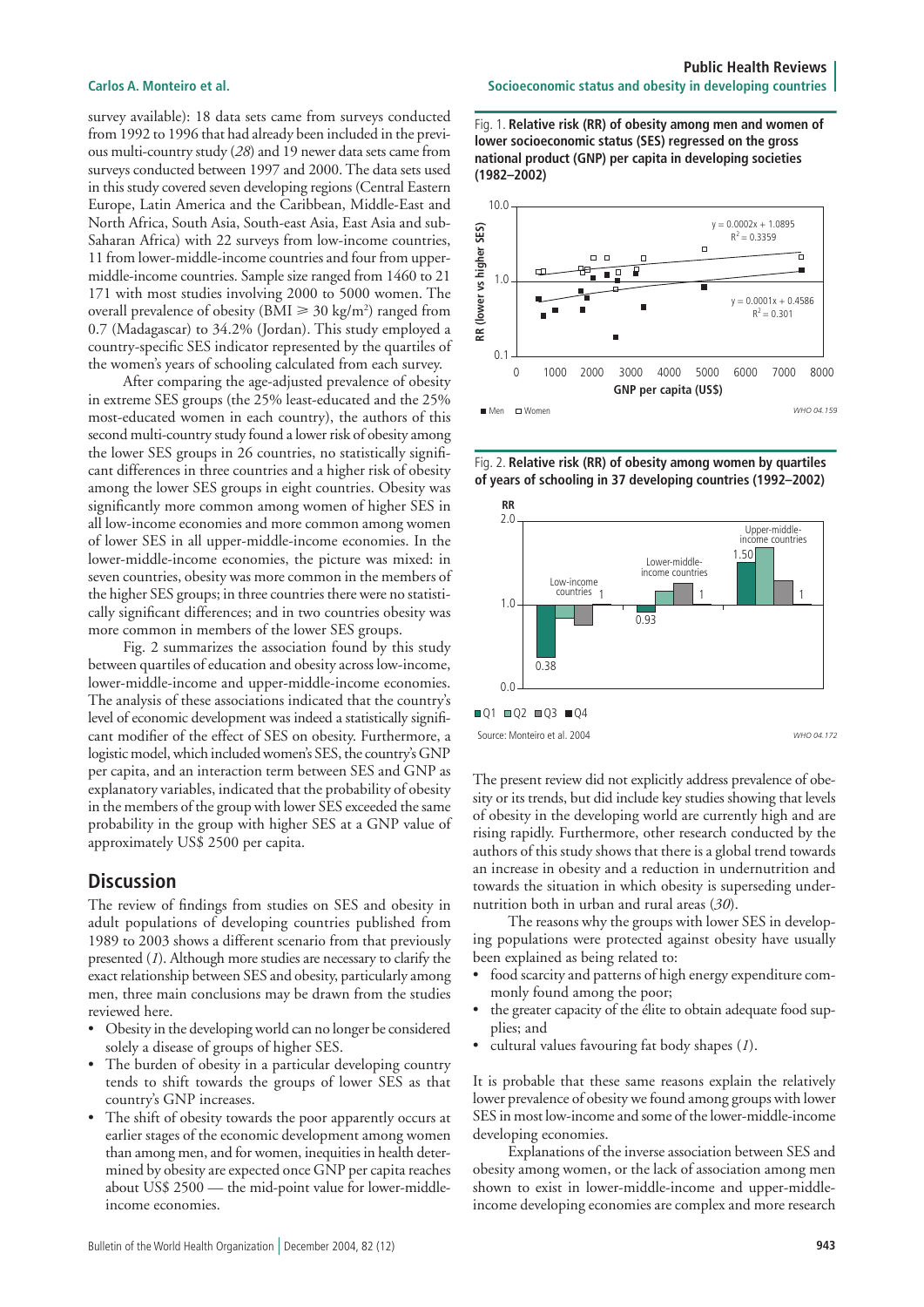### **Public Health Reviews**

#### Socioeconomic status and obesity in developing countries **Carlos A. Monteiro et al.** Carlos A. Monteiro et al.

on this topic is certainly necessary. There are several likely explanations for this inverse association. Lack of food and/or high energy expenditure patterns become less common in a society after a certain stage of economic growth has been reached, even among its poorer social segments. The lower level of education and health-related knowledge among the poor is coupled with a greater difficulty in acquiring the more expensive and less energy-dense foods (e.g. fruits, vegetables and whole-grain cereals) and there is a trend towards less leisure-time and fewer opportunities for recreational exercise (*1*, *4*). Furthermore, people with a high SES may be the only ones able to resist increasing obesogenic environments because they are more likely to have flexibility in their choice of diet and activity pattern than the poor who are more constrained in their choices (*31*). Repeated comparable cross-sectional surveys undertaken in Brazil indicate that the present inverse association between women's SES and obesity has resulted from both the continuous increase of the disease among the lower income groups and the recent decline in obesity observed among the higher income groups (*10*). Research on the mechanisms that link SES to obesity is still scarce in the developing world and this subject certainly deserves more attention from researchers, funding institutions and public health authorities.

Regardless of the explanations underlying the shift of the burden of obesity towards the groups with the lowest SES in parts of the developing world, this phenomenon has important policy implications. First, for many developing countries (most or all upper-middle-income economies and some of the lower-middle-income economies), obesity should be seen — at least among women — as a relevant booster of the already high health inequities generated by nutritional deficiencies, infectious diseases and maternal and perinatal conditions. As

previously stated, in addition to being a disease in its own right, obesity substantially increases the risk of several leading causes of death and disease in the developing world (*4*). Second, in the absence of concerted national public actions to prevent obesity in the developing world, economic growth — a highly desirable and necessary goal for any developing country — will tend to greatly increase the number of developing countries in which obesity will fuel inequities in health.

Finally, the results of this review reinforce the urgent need to: include prevention of obesity as a relevant topic for the public health agenda in the developing countries; to improve the access of all social classes in these countries to reliable information on determinants and consequences of obesity; and to design and implement consistent public actions on the physical, economic and sociocultural environment that make healthier choices concerning diet and physical activity feasible for all. Although a significant step in this direction was taken with the recent approval of the Global Strategy on Diet, Physical Activity and Health by the World Health Assembly (*32*), much has still to be done and this will depend largely on the energy and political will the national governments devote to implementing the coherent and multisectoral measures contemplated by this strategy.  $\blacksquare$ 

#### **Acknowledgements**

We thank Mr Lu Bing and Dr Nikhil Dhurandhar for providing additional information on the surveys conducted in China and Bombay, India, respectively. We also thank Iramaia Campos Ribeiro Figueiredo for her help with the MEDLINE search.

**Conflicts of interest:** none declared.

### **Résumé**

#### **Statut socio-économique et obésité parmi les populations adultes des pays en développement : revue**

Une revue de référence des études publiées avant 1989 sur le thème statut socio-économique (SSE) et obésité a soutenu le point de vue que, dans le monde en développement, l'obésité était essentiellement une maladie de l'élite socio-économique. La présente revue, qui concerne des études menées chez des populations adultes de pays en développement, publiées entre 1989 et 2003, révèle un schéma différent pour la relation entre SSE et obésité. Bien que des études supplémentaires soient nécessaires pour clarifier la nature exacte de cette relation, en particulier chez les hommes, trois conclusions principales ressortent des études examinées : 1. l'obésité dans le monde en développement ne peut plus être considérée uniquement comme une maladie des groupes de statut socio-économique élevé, 2. dans chaque pays en développement, la charge de l'obésité tend à se transposer aux groupes de faible SSE à mesure que le produit national brut (PNB) du pays augmente, 3. la transposition de l'obésité aux femmes de faible SSE se produit apparemment à un stade plus

précoce du développement économique que pour les hommes. La transition vers des taux élevés d'obésité parmi les femmes de bas SSE s'observe pour un PNB par tête d'environ US \$ 2500, correspondant à la valeur moyenne du PNB pour les économies à revenus faibles et moyens. Les résultats de cette revue renforcent encore la nécessité pressante d'inscrire la prévention de l'obésité parmi les questions de santé publique importantes dans les pays en développement, d'améliorer l'accès de toutes les classes sociales de ces pays à une information fiable sur les déterminants et les conséquences de l'obésité, et de concevoir et de mettre en œuvre des interventions publiques cohérentes sur l'environnement physique, économique et socioculturel, permettant à tous des choix plus sains en matière de régime alimentaire et d'activité physique. Une étape importante dans cette direction a été franchie avec l'approbation de la stratégie mondiale pour l'alimentation, l'activité physique et la santé par l'Assemblée mondiale de la santé, en mai 2004.

#### **Resumen**

### **Análisis del estatus socioeconómico y la obesidad en las poblaciones adultas de los países en desarrollo**

Un análisis que marcó un hito sobre los estudios publicados antes de 1989 acerca de la situación socioeconómica (SSE) y la obesidad respaldó la idea de que en el mundo en desarrollo esa patología era fundamentalmente una enfermedad de la élite socioeconómica. El

presente análisis, centrado en estudios realizados en poblaciones adultas de los países en desarrollo y publicados entre 1989 y 2003, muestra un panorama distinto de la relación entre la SSE y la obesidad. Aunque se necesitan nuevos trabajos para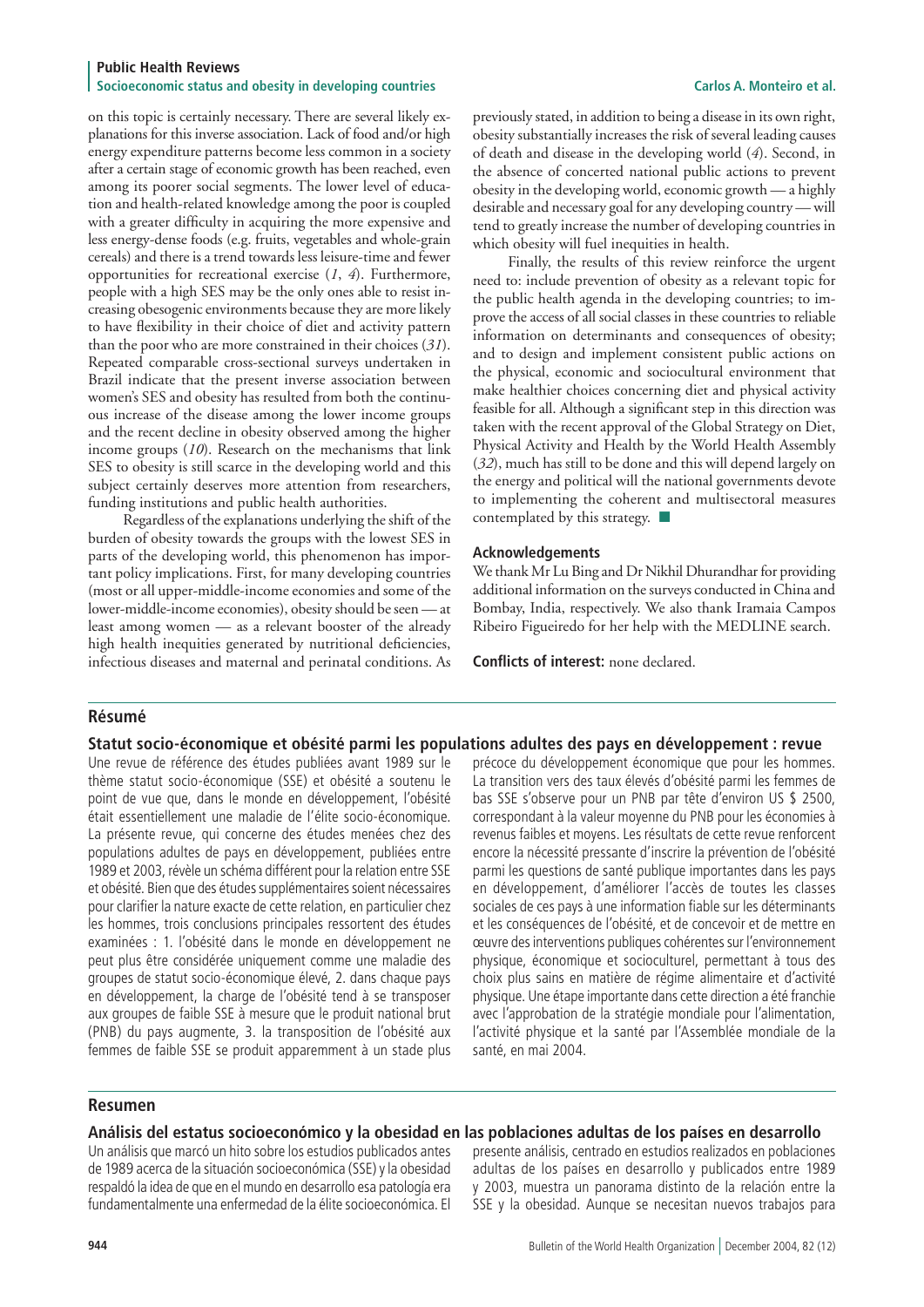esclarecer la naturaleza exacta de esa relación, en particular entre los hombres, de los estudios examinados se desprenden tres conclusiones principales: 1. Ya no es posible considerar que en el mundo en desarrollo la obesidad sea exclusivamente una enfermedad de los grupos con mejor SSE. 2. La carga de obesidad de cada país en desarrollo tiende a desplazarse hacia los grupos con SSE inferiores a medida que aumenta el producto nacional bruto (PNB). 3. El desplazamiento de la obesidad hacia las mujeres con menor SSE ocurre aparentemente antes que en los hombres conforme avanza el desarrollo económico. El punto de transición a las tasas mayores de obesidad entre las mujeres de baja SSE se encuentra a un PNB per cápita de aproximadamente US\$ 2500, el punto medio de las economías de ingresos bajos-medios. Los

### **Public Health Reviews Carlos A. Monteiro et al. Socioeconomic status and obesity in developing countries**

resultados de este análisis subrayan la necesidad urgente de: incluir la prevención de la obesidad como tema destacado en la agenda de salud pública en los países en desarrollo; mejorar el acceso de todas las clases sociales de esos países a información fidedigna sobre los factores determinantes y las consecuencias de la obesidad; y concebir y aplicar en los entornos físico, económico y sociocultural medidas de salud pública coherentes que aseguren que todo el mundo pueda elegir las opciones más saludables en materia de régimen alimentario y actividad física. Un importante paso en ese sentido es el que dio la Asamblea Mundial de la Salud en mayo de 2004 al aprobar la Estrategia Mundial sobre Régimen Alimentario, Actividad Física y Salud.

# ملخص

## علاقة الوضع الاجتماعي والاقتصادي بالبدانة لدى البالغين في البلدان النامية، مراجعة

المنخفض وبشكل واضح وفي مرحلة باكرة من التنمية الاقتصادية أكثر مما يحدث لدى الرحال. وقدَّ اتضح أن القيمة الفصل التي تحدد المعدلات المرتفعة من البدانة بين النساء في المستويات الاجتماعية والْاقتصادية تتحدَّد عندما يكون الناتج الوطني الإجمالي قريباً من 2500 دولار أمريكي، وهي القيمة الوسطية للدخل فيَّ النُظُم الاقتصادية المنخفضة والمتوسطة الدخل. َّ وتؤكَّد النتائج المستخلصة من هذه المراجعة على الحاجة الماسة إلى: إدماج الوقاية من البدانة كأحد المواضيع الملائمة في جدول أعمال الصحة العموميَّة في البلدان النامية، وتحسين إتاحة المعلومات الموثوقة حول محددات وعواقب البدانة لجميع الطبقات الاجتماعية في البلدان النامية، وتصميم وتنفيذ أنشطة في الحياة العامة تتماشى مع البيئة الاجتماعية والثقافية والاقتصادية والفيزيائية، وتيسير الحصول على خيارات صحية من النُظُم الغذائية وممارسات الرياضة البدنية لجميع الأفراد. وقد اتخذت الخطوة الهامة في هذا الاتحاه باعتماد الاستراتيجية العالمية حول النُظُم الغذائية والأنشطة البدنية والصحة من قِبَل جمعية الصحة العالمية في أيا, /مايو 2004.

ا**لملخص:** لقد أجريت مراجعة هامة للدراسات التي أجريت حول الوضع الاجتماعي والاقتصادي وعلاقته بالبدانة، وقد صدرت هذه الدراسة قبل عام 1989، ودعمت وجهة النظر التي تقول بأن العالم النامي سيكون الموطن المفضَّل للأمراض الاحتماعية والاقتصادية المنشأ. فيما توصُّح وجهة النظر السائدة في الوقت الحاضر، والمرتكزة على دراسات أجريت على البالغين في البلدان النامية، والتي صدرت في الفترة بين عامَىْ 1989 و2003، مساراً مختلفاً للعلاقة بين البدانة والأوضاع الاحتماعية والاقتصادية، ورغم أن الحاحة ماسة لمزيد من الدراسات لتوضيح الطبيعة الحقيقية لهذه العلاقة، ولاسيَّما لدى الرجال، فقد اتضحت لنا ثلاثٌ نتائج هي: أولاً إن البدانة لن تعتبر كما كانت عليه من قبل مرضاً يقتصر على المحموعات ذات المستوى الاقتصادي والاجتماعي الرفيع، ثانياً إن ما تسببه البدانة من أعباء على كل بلد من البلدان النامية تميل للانزياح بثقلها نحو المحموعات ذات المستوى الاقتصادي والاحتماعي المتدين، وذلك كلما ازداد الناتج الوطين الإجمالي للبلد، ثالثاً يحدث انزياح في البدانة لدى النساء ذوات المستوى الاجتماعي والاقتصادي

### **References**

- 1. Sobal J, Stunkard AJ. Socioeconomic status and obesity: a review of the literature. Psychological Bulletin 1989;105:260-75.
- 2. Stunkard AJ. Factors in obesity: current views. In: Peña M, Bacallao J, editors. Obesity and poverty: a new public health challenge. Washington, DC: Pan American Health Organization; 2000. p. 23-8.
- 3. Brown P, Bentley-Condit VK. Culture, evolution and obesity. In: Bray GA, Bouchard C, James WPT, editors. Handbook of obesity. New York: Marcel Dekker; 1998. p.143-55.
- 4. World Health Organization. Obesity: preventing and managing the global epidemic. Geneva: WHO; 2000. WHO Technical Report Series, No. 894.
- Pan American Health Organization. Health in the Americas, 1998 edition. Washington, DC: PAHO; 1998. PAHO Scientific Publication, No. 569.
- 6. Popkin BM. The shift in stages of the nutrition transition in the developing world differs from past experiences! Public Health Nutrition 2002;5:205-14.
- 7. Monteiro CA, Mondini L, Souza ALM, Popkin BM. The nutrition transition in Brazil. European Journal of Clinical Nutrition 1995;4:105-13.
- 8. Monteiro CA, Benicio MHD'A, Conde WL, Popkin BM. Shifting obesity trends in Brazil. European Journal of Clinical Nutrition 2000;54:342-6.
- Monteiro CA, Conde WL, Popkin BM. Is obesity replacing undernutrition? Evidence from different social classes in Brazil. Public Health Nutrition 2002;5:105-12.
- 10. Monteiro CA, Conde WL, Popkin BM. The burden of disease from undernutrition and overnutrition in countries undergoing rapid nutrition transition: a view from Brazil. American Journal of Public Health 2004;94:433-4.
- 11. World Health Organization. The world health report 2002. Reducing risks, promoting healthy life. Geneva: WHO; 2002.
- 12. Evans T, Whitehead M, Diderichsen F, Bhyiya A, Wirth M. Challenging inequities in health: from ethics to action. New York: Oxford University Press; 2001.
- 13. Pan American Health Organization. Equity and health: views from the Pan American Sanitary Bureau. Washington, DC: PAHO; 2001.
- 14. The World Bank. Classification of economies; 2004. Available from: URL: http://www.worldbank.org/data/abourtdata/errata03/Class.htm
- 15. Food and Agriculture Organization. Analysis and interpretation of Cuban adult anthropometry based on some classification variables. Rome: Food and Agriculture Organization of the United Nations; 1992.
- 16. Berrios X, Jadue L, Zenteno J, Ross MI, Rodriguez H. Prevalencia de factores de riesgo de enfermedades cronicas. Estudio en poblacion general de la region metropolitana, 1986–1987. [Prevalence of risk factors for chronic diseases. A study in the general population of the metropolitan area, 1986–1987.] Revista Médica de Chile 1990;118:597-604. In Spanish.
- 17. Sichieri R, Coitinho DC, Leão MM, Recine E, Everhart JE. High temporal, geographic, and income variation in body mass index among adults in Brazil. American Journal of Public Health 1994;84:793-8.
- 18. Dhurandhar NV, Kulkami PR. Prevalence of obesity in Bombay. International Journal of Obesity 1992;16:367-75.
- 19. Hodge AM, Dowse GK, Toelupe P, Collins VR, Imo T, Zimmet PZ. Dramatic increase in the prevalence of obesity in Western Samoa over the 13 year period 1978–1991. International Journal of Obesity 1994;18:419-28.
- 20. Grabauskas V, Petkeviciene J, Klumbiene J, Vaisvalavicius V. The prevalence of overweight and obesity in relation to social and behavioral factors (Lithuanian health behavior monitoring). Medicina 2003;39:1223-30.